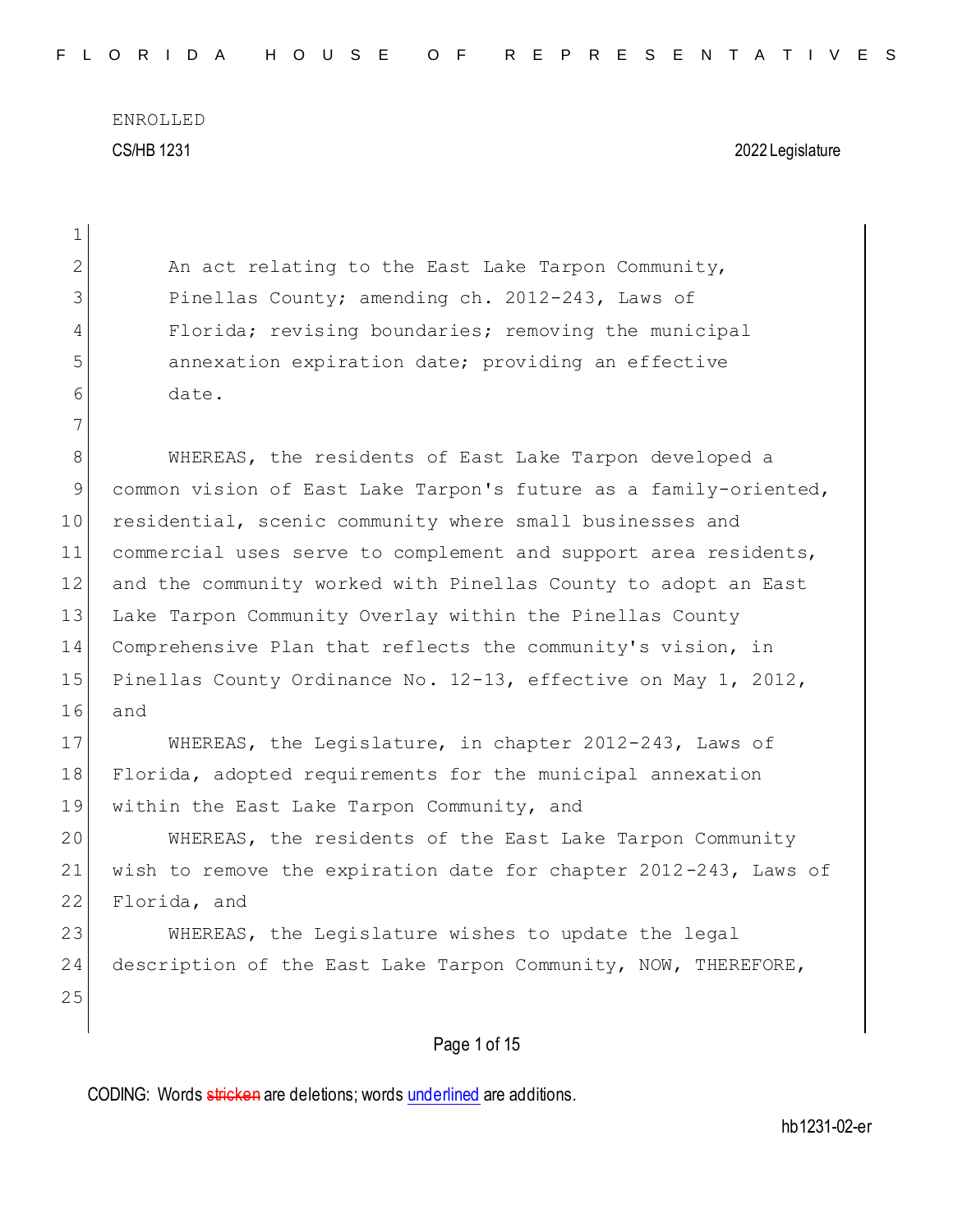ENROLLED

CS/HB 1231 2022 Legislature

```
26 Be It Enacted by the Legislature of the State of Florida:
27
28 Section 1. Sections 2 and 3 of chapter 2012-243, Laws of
29 Florida, are amended to read:
30 Section 2. Legal description; East Lake Tarpon Community. -
31 All those lands situate, lying, and being within the herein 
32 described parcel:
33 The East Lake Tarpon Community is described by the 
34 following:
35
36 Begin at the Northeast Corner of Section 1, Township
37 27 South, Range 16 East, Pinellas County, Florida;
38 thence run south along the said East Lines of Section
39 1, Section 12, Section 13, Section 24, Section 25, and
40 Section 36, all being in Township 27 South, Range 16
41 East, Pinellas County, Florida Line
42 (Hillsborough/Pinellas County Line) and the East Line
43 of the Northeast 1/4 of Section 1, Township 28 South,
44 Range 16 East, Pinellas County, Florida 
45 (Hillsborough/Pinellas County Line), to the East-West 
46 Half Section Line of Section 1, Township 28 South,
47 Range 16 East; thence West along said Half Section
48 Line to the Easterly right-of-way Line of Duke Energy
49 as recorded in Official Records Book 2115, Page 335,
50 Public Records of Pinellas County, Florida <del>Power</del>
```
Page 2 of 15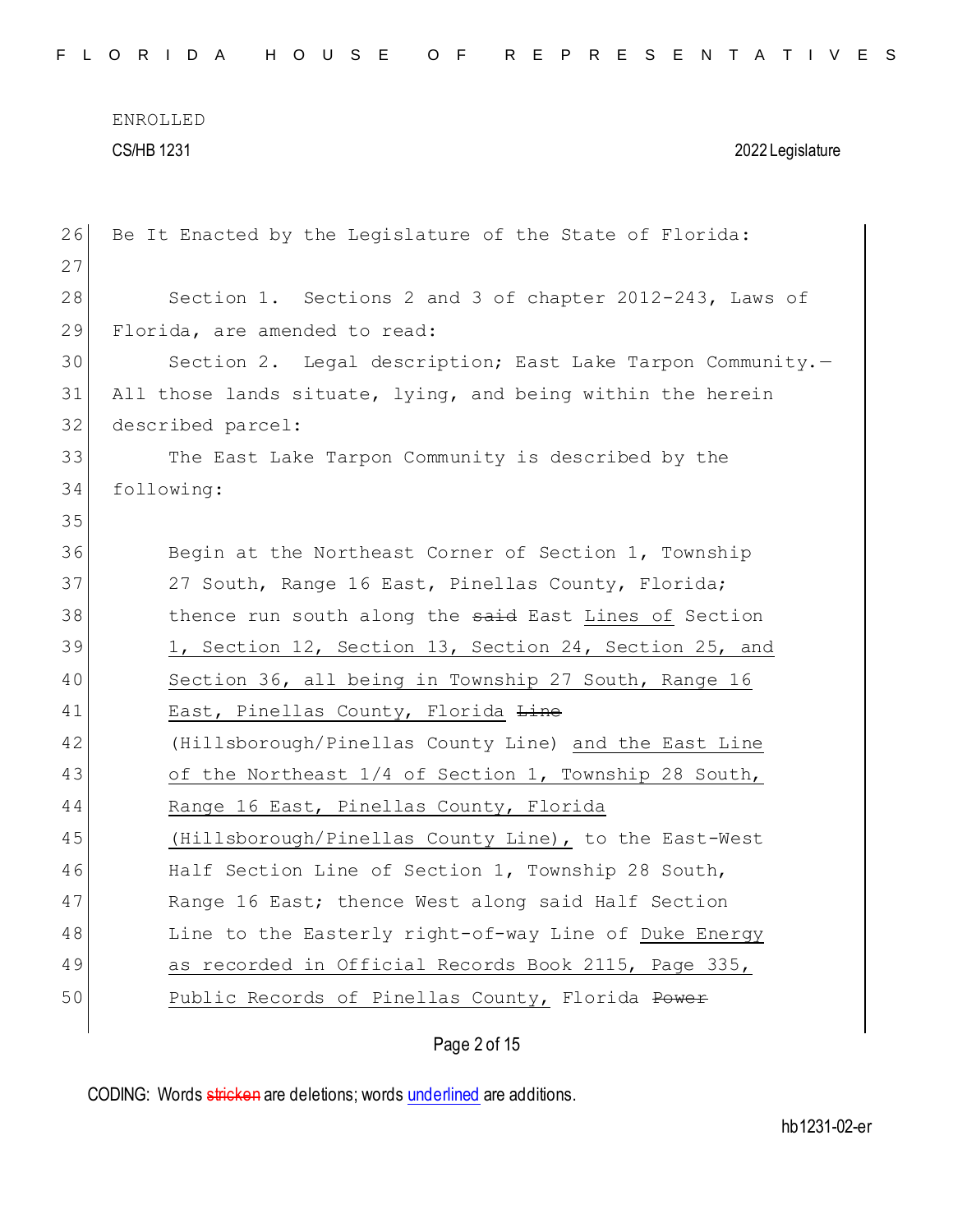| 51 | Corporation; thence South along said right-of-way Line |
|----|--------------------------------------------------------|
| 52 | to the East-West Half Section Line of Section 12,      |
| 53 | Township 28 South, Range 16 East; thence East along    |
| 54 | said Half Section Line to the Northeast corner of Duke |
| 55 | Energy parcel recorded in Official Records Book 3213,  |
| 56 | Page 102, Public Records of Pinellas County, Florida;  |
| 57 | thence South along the East Line of said Duke Energy   |
| 58 | parcel said right-of-way Line to the East-West Half    |
| 59 | Section Line of Section 12, Township 28 South, Range   |
| 60 | 16 East; thence East along said Half Section Line to   |
| 61 | the Northeast corner of Florida Power Corporation      |
| 62 | Substation; thence South along the East Line of said   |
| 63 | Substation to the South Section Line of said Section   |
| 64 | 12; thence West along said South Section Line to the   |
| 65 | North-South Center Section Line of said Section 12;    |
| 66 | thence North along said Center Section Line to the     |
| 67 | South right-of-way Line of Duke Energy as recorded in  |
| 68 | Official Records Book 2115, Page 335, Public Records   |
| 69 | of Pinellas County, Florida Power Corporation; thence  |
| 70 | West along said right-of-way Line to the West Line of  |
| 71 | Section 11, Township 28 South, Range 16 East; thence   |
| 72 | North along said West Line to the North right-of-way   |
| 73 | Line of said Duke Energy Florida Power Corporation;    |
| 74 | thence East along said right-of-way Line to the East   |
| 75 | Line of the Northwest 1/4 of the Southwest 1/4 of said |
|    |                                                        |

## Page 3 of 15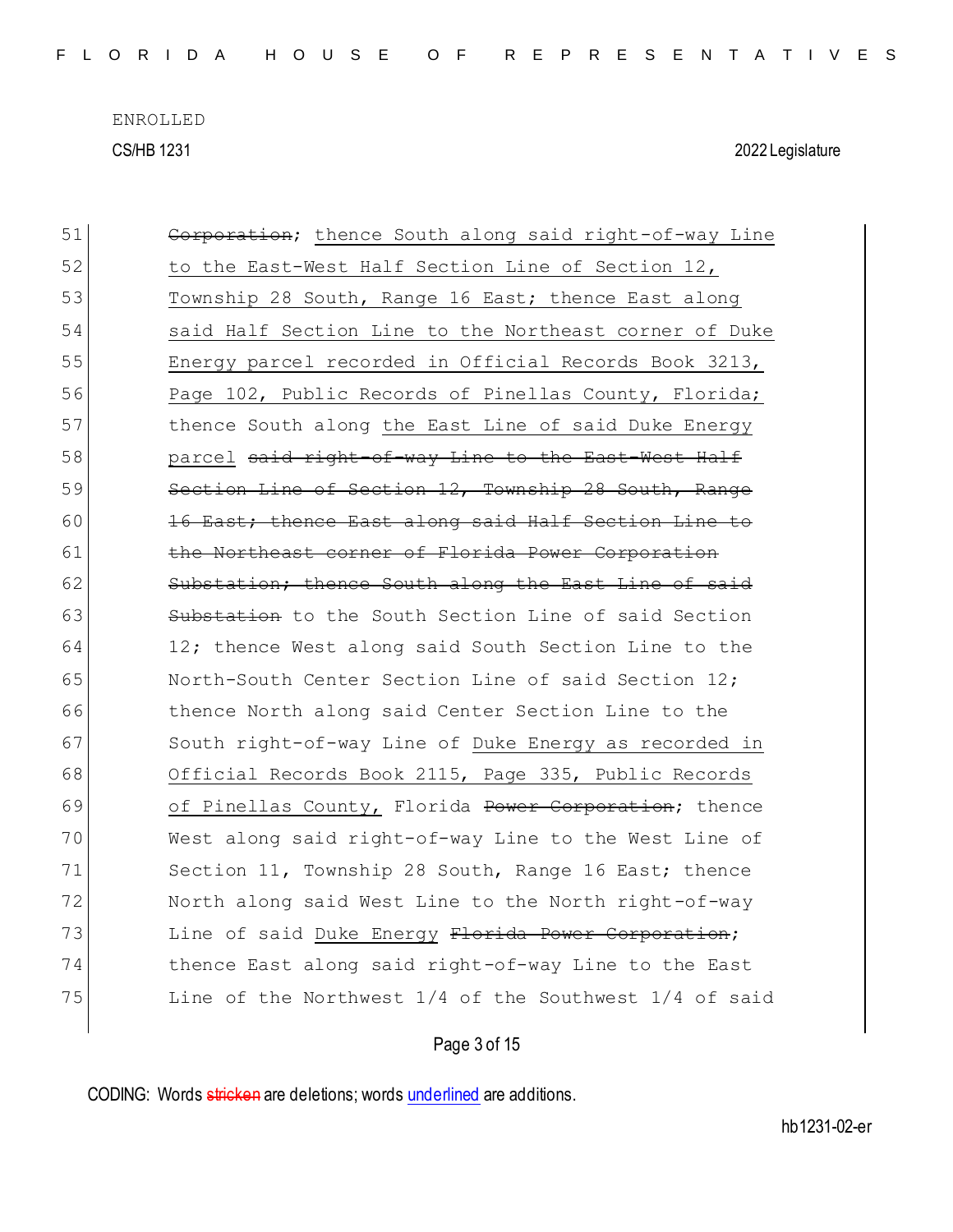| 76  | Section 12; thence North along said Easterly Line to        |
|-----|-------------------------------------------------------------|
| 77  | the East-West Centerline of said Section 12, thence         |
| 78  | East along said Centerline to the West Line of the          |
| 79  | East $1/2$ of the East $1/2$ of the Northwest $1/4$ of said |
| 80  | Section 12; thence North along said Line to the North       |
| 81  | Section Line of the Northwest 1/4 of said Section 12;       |
| 82  | thence East along said Line to the North-South              |
| 83  | Centerline of Section 1, Township 28 South, Range 16        |
| 84  | East; thence North along said North-South Centerline        |
| 85  | Line a distance of 491.97 feet; thence North 75 00'00"      |
| 86  | East to the West right-of-way Line of Duke Energy as        |
| 87  | recorded in Official Records Book 2115, Page 335,           |
| 88  | Public Records of Pinellas County, Florida Power            |
| 89  | Corporation; thence North along said right-of-way Line      |
| 90  | to the East-West Centerline of said Section 1; thence       |
| 91  | West along said Line a distance of 1,837.78 feet;           |
| 92  | thence North to the South Line of the Northeast 1/4 of      |
| 93  | the Northwest 1/4 of said Section 1; thence West along      |
| 94  | said Line to the West Line of the Northeast 1/4 of the      |
| 95  | Northwest 1/4 of said Section 1; thence North along         |
| 96  | said Line to the Southeast corner North Line of the         |
| 97  | Southwest 1/4 of the Southwest 1/4 of Section 36,           |
| 98  | Township 27 South, Range 16 East; thence North along        |
| 99  | the east Line of Southwest $1/4$ of the Southwest $1/4$ of  |
| 100 | said Section 36 to the Northeast corner of the              |
|     |                                                             |

Page 4 of 15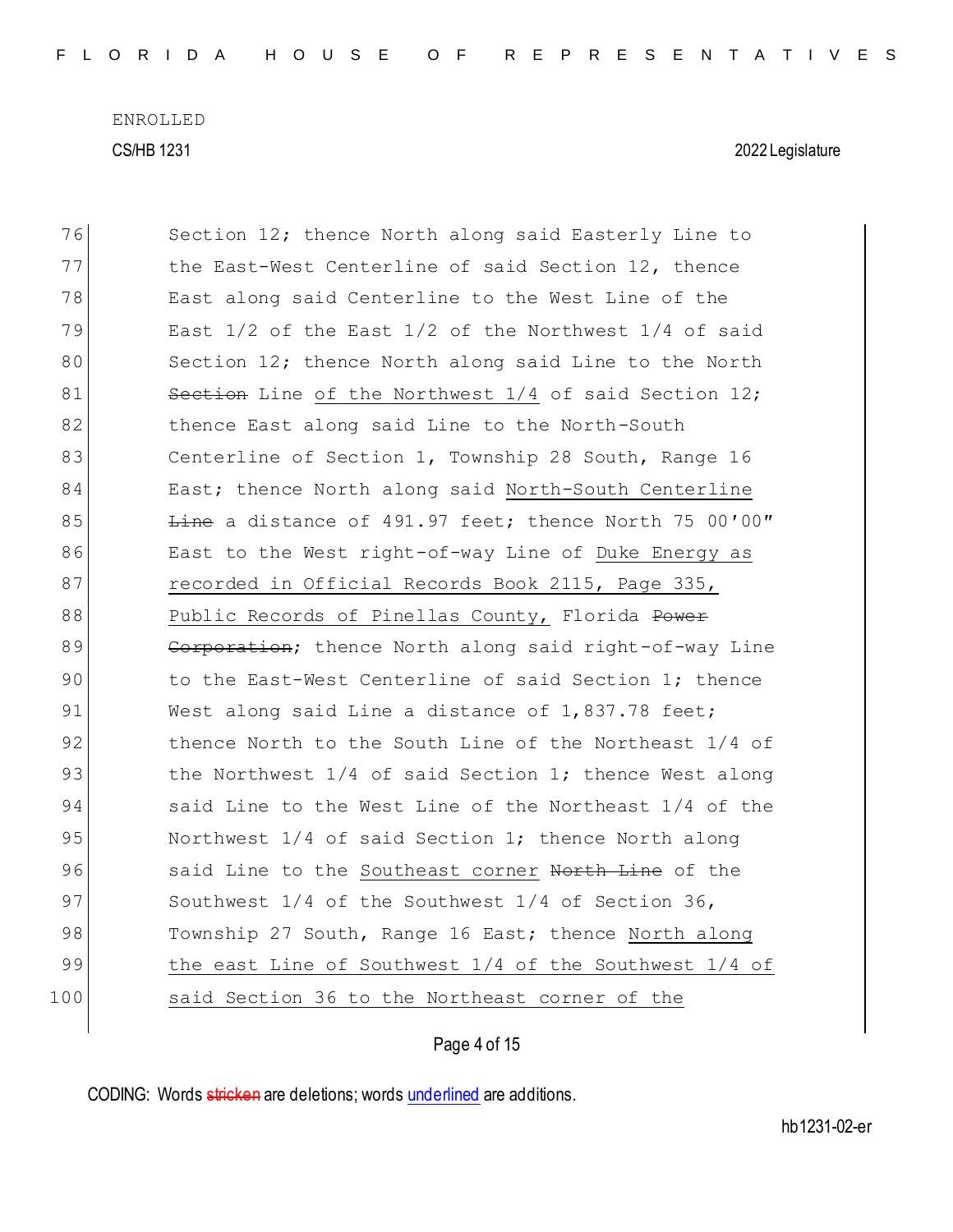| 101 | Southwest 1/4 of the Southwest 1/4 of said Section 36,                   |
|-----|--------------------------------------------------------------------------|
| 102 | Township 27 South, Range 16 East; thence West along                      |
| 103 | the north Line of Southwest $1/4$ of the Southwest $1/4$                 |
| 104 | of said Section 36 to the East-West Centerline of the                    |
| 105 | Southeast 1/4 said Line to the North-South Centerline                    |
| 106 | of Section 35, Township 27 South, Range 16 East;                         |
| 107 | thence West along said Centerline to the North-South                     |
| 108 | Centerline of Section 35, Township 27 South, Range 16                    |
| 109 | East; thence South along said Line to the South                          |
| 110 | Section Line of said Section 35; thence West along                       |
| 111 | said Section Line to the Southwest corner of said                        |
| 112 | Section 35; thence South along the West Section Lines                    |
| 113 | <b>Line</b> of Section <del>Sections</del> 2 and Section 11, Township 28 |
| 114 | South, Range 16 East to the Northeast corner North                       |
| 115 | Section Line of Section 15, Township 28 South, Range                     |
| 116 | 16 East; thence West along the North Line of said                        |
| 117 | Section 15 to the North-South Centerline of said                         |
| 118 | Section; thence South along said Section 15 North-                       |
| 119 | South Centerline to the Northwest corner of that                         |
| 120 | parcel described in Official Records Book 8989, Page                     |
| 121 | 918 of the Public Records of Pinellas County, Florida;                   |
| 122 | thence along the Northerly boundary Line of said                         |
| 123 | parcel to the Northeast property corner thereof;                         |
| 124 | thence along the Easterly boundary Line of said parcel                   |
| 125 | to the Northerly right-of-way Line of Tampa Road (S.R.                   |
|     |                                                                          |

## Page 5 of 15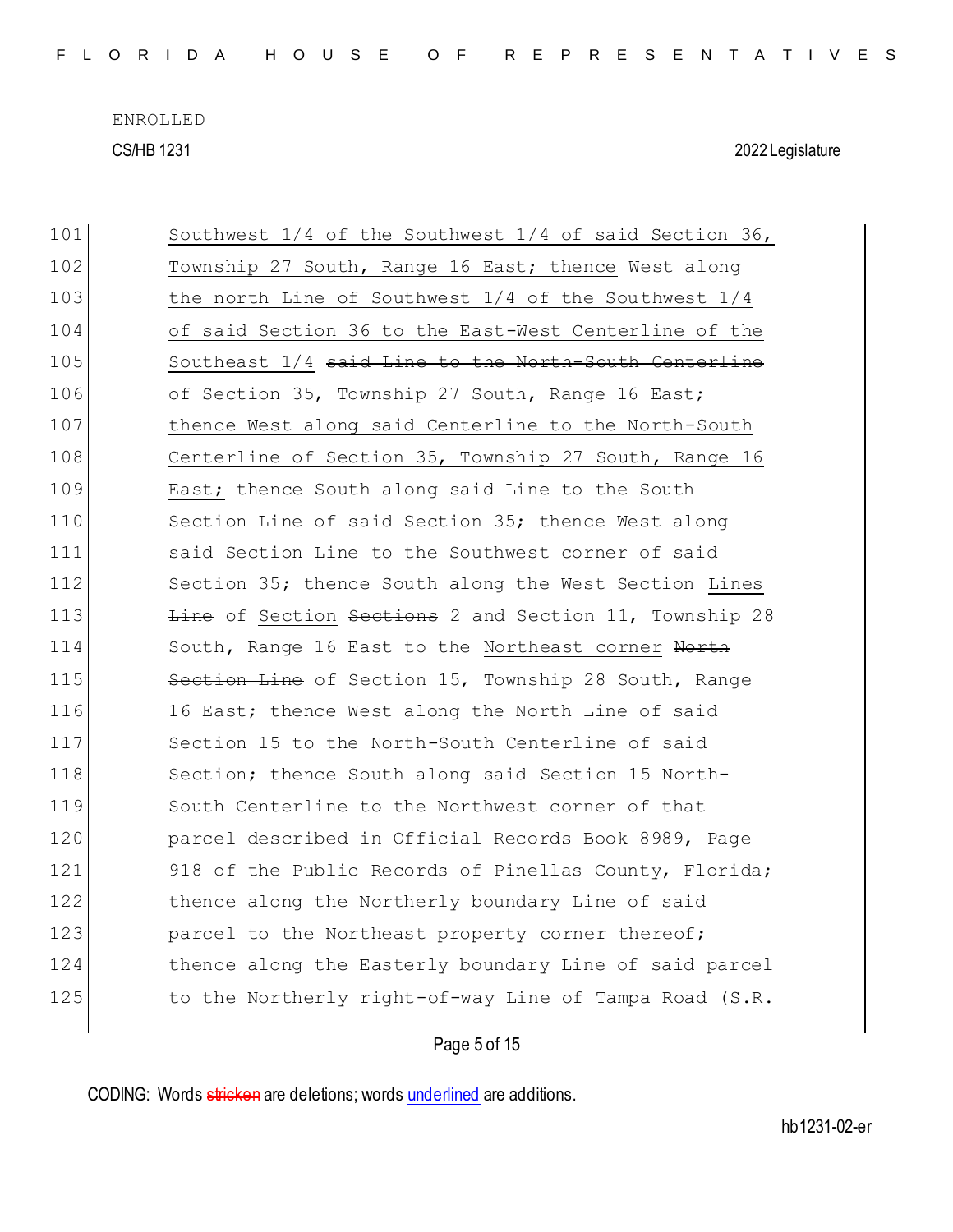| 126 | 584); thence in a Northwesterly direction along said   |
|-----|--------------------------------------------------------|
| 127 | right-of-way Line to a Point of Intersection with the  |
| 128 | East line of the Northeast 1/4 of Section 16, Township |
| 129 | 28 South, Range 16 East; thence north along the East   |
| 130 | line of said Northeast 1/4 to the Northeast corner of  |
| 131 | that parcel described in Official Records Book 4040,   |
| 132 | Page 772, Public Records of Pinellas County, Florida;  |
| 133 | thence west along the North boundary line of said      |
| 134 | parcel, to a Point of Intersection with the Northerly  |
| 135 | right-of-way of said Tampa Road (S.R. 584); thence     |
| 136 | northwesterly along said Northerly right-of-way to the |
| 137 | intersection with the easterly extension of the        |
| 138 | Southerly right-of-way Line of that Duke Energy parcel |
| 139 | described in Official Records Book 1498, Page 649,     |
| 140 | Public Records of Pinellas County, Florida; thence     |
| 141 | Southwesterly along said Southerly right-of-way Line   |
| 142 | and extension thereof to a Point of Intersection with  |
| 143 | the East line of the Southwest 1/4 of the Southwest    |
| 144 | 1/4 of Section 9, Township 28 South, Range 16 East;    |
| 145 | thence north along said East line, to the Southeast    |
| 146 | corner of that parcel described in Official Records    |
| 147 | Book 7483, Page 496, Public Records of Pinellas        |
| 148 | County, Florida; thence Westerly along the South line  |
| 149 | of said parcel to the Southwest corner thereof; thence |
| 150 | north to the Southwest corner of that parcel described |
|     |                                                        |

Page 6 of 15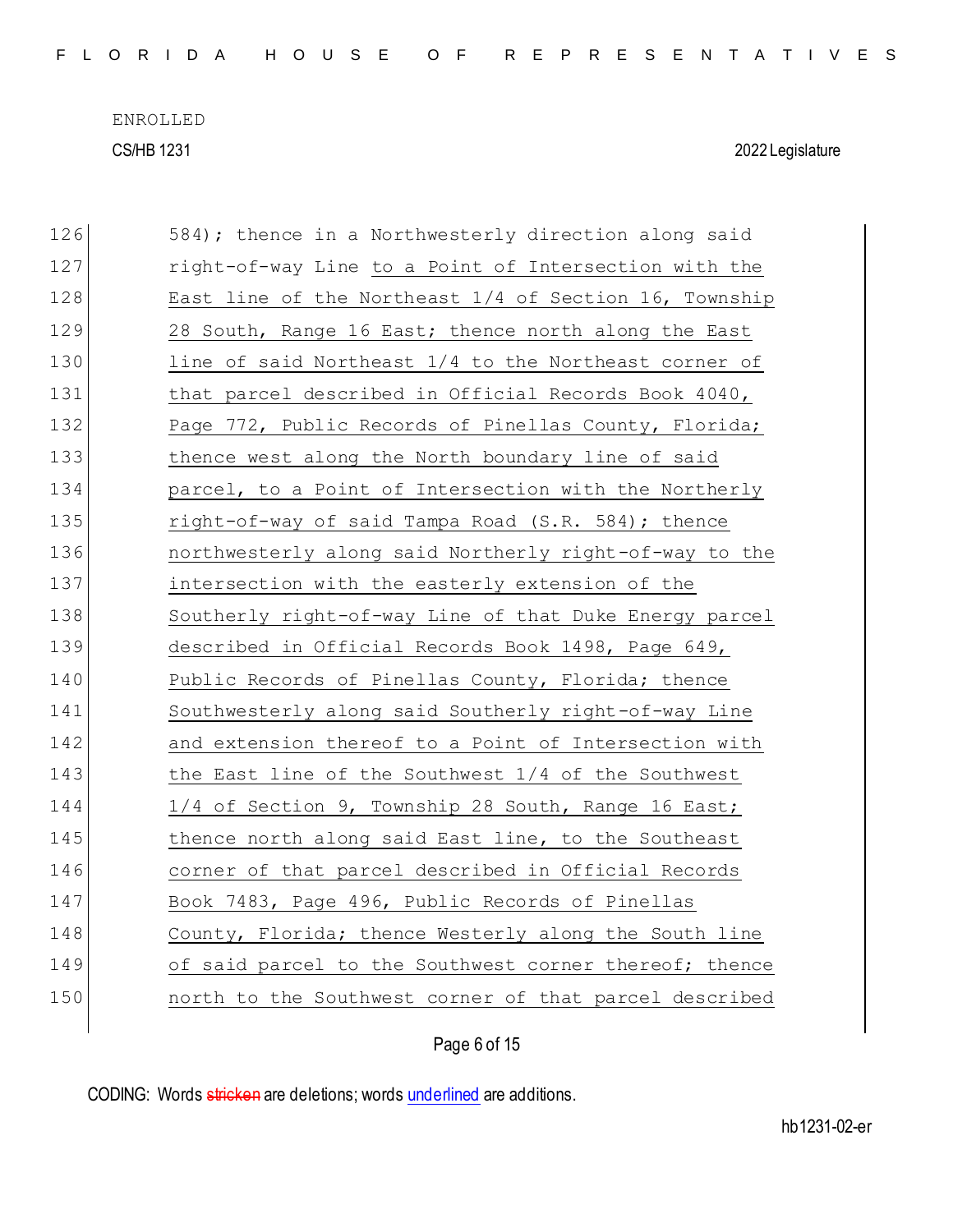|  |  |  |  |  |  |  |  |  |  | FLORIDA HOUSE OF REPRESENTATIVES |  |  |  |  |  |  |  |  |  |  |  |  |  |  |  |
|--|--|--|--|--|--|--|--|--|--|----------------------------------|--|--|--|--|--|--|--|--|--|--|--|--|--|--|--|
|--|--|--|--|--|--|--|--|--|--|----------------------------------|--|--|--|--|--|--|--|--|--|--|--|--|--|--|--|

| 151 | in Official Records Book 2966, Page 415, Public        |
|-----|--------------------------------------------------------|
| 152 | Records of Pinellas County, Florida; thence east along |
| 153 | the South line of said parcel to the Southeast corner  |
| 154 | thereof; thence north along the East line of said      |
| 155 | parcel to the Northeast corner thereof; thence west    |
| 156 | along the North line of said parcel to the Northwest   |
| 157 | corner of said parcel recorded in Official Records     |
| 158 | Book 2966, Page 415, Public Records of Pinellas        |
| 159 | County, Florida; thence north to the Northeast corner  |
| 160 | of that parcel described in Official Records Book      |
| 161 | 2320, Page 24, Part "A", Number 2, Public Records of   |
| 162 | Pinellas County, Florida; thence west along the North  |
| 163 | line of said parcel to the Southwest corner of that    |
| 164 | parcel described in Official Records Book 7028, Page   |
| 165 | 1591, Parcel 185, Public Records of Pinellas County,   |
| 166 | Florida; thence north along the West boundary line and |
| 167 | the North extension thereof of said Official Records   |
| 168 | Book 7028, Page 1591, Parcel 185, Public Records of    |
| 169 | Pinellas County, Florida, to the Southwest corner of   |
| 170 | The Vinings Club At Boot Ranch Subdivision, according  |
| 171 | to the plat thereof as recorded in Plat Book 115, Page |
| 172 | 91, Public Records of Pinellas County, Florida; thence |
| 173 | north along the West line of said plat to the          |
| 174 | Southwest corner of Boot Ranch - Eagle Watch Phase C   |
| 175 | Replat Subdivision, according to the plat thereof as   |
|     |                                                        |

Page 7 of 15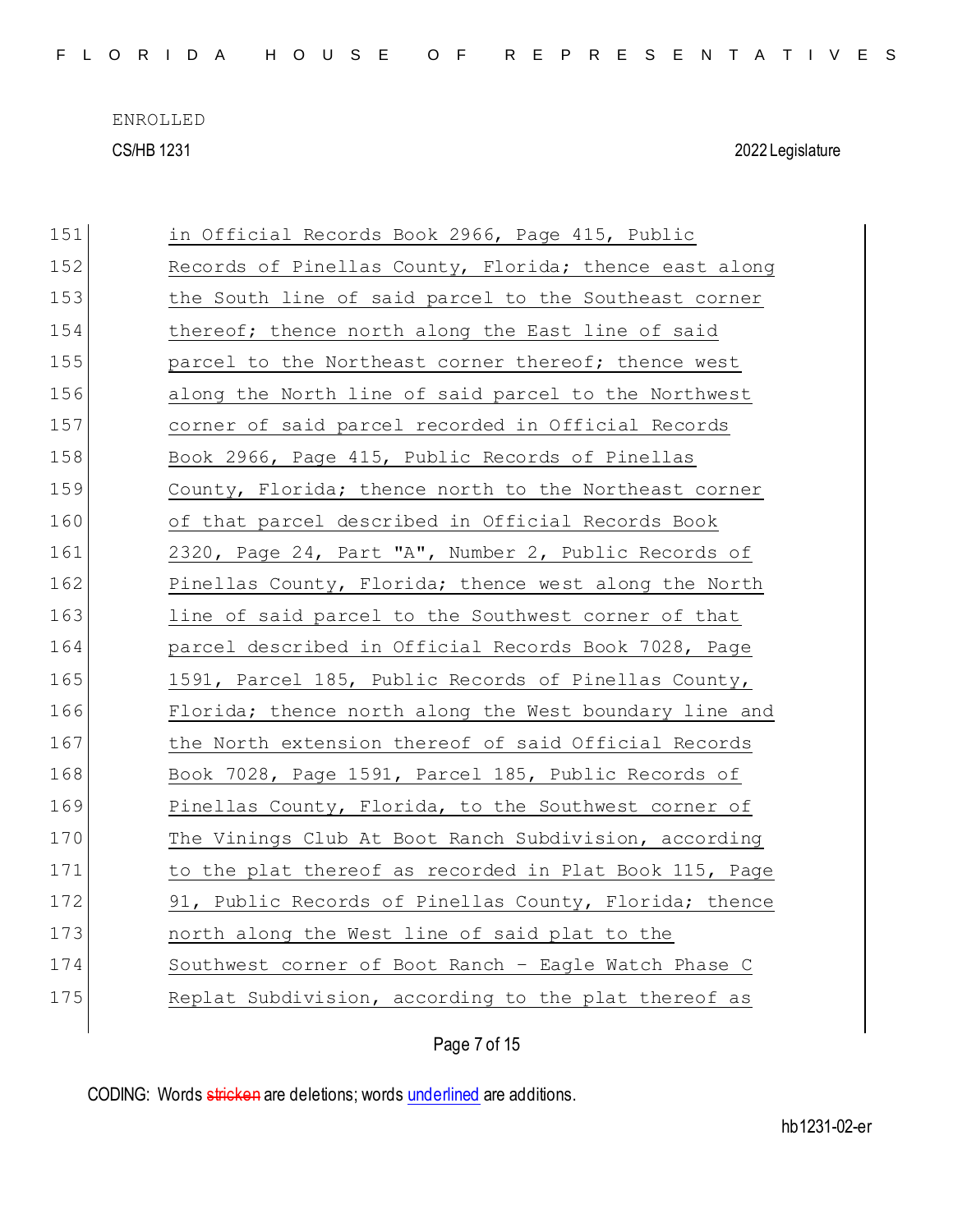F L O R I D A H O U S E O F R E P R E S E N T A T I V E S

ENROLLED CS/HB 1231 2022 Legislature

| 176 | recorded in Plat Book 109, Page 64, Public Records of   |
|-----|---------------------------------------------------------|
| 177 | Pinellas County, Florida; thence north along the West   |
| 178 | line of said plat to the Southwest corner of            |
| 179 | Boot Ranch - Eagle Watch - Phase B-1 Subdivision,       |
| 180 | according to the plat thereof as recorded in Plat Book  |
| 181 | 104, Page 62, Public Records of Pinellas County,        |
| 182 | Florida; thence north and northeast along the West      |
| 183 | boundary line of said plat to the Southwest corner of   |
| 184 | Boot Ranch - Eagle Watch - Phase A Subdivision and the  |
| 185 | West corner of Lot 46, according to the plat thereof    |
| 186 | as recorded in Plat Book 101, Page 83, Public Records   |
| 187 | of Pinellas County, Florida; thence northwest along     |
| 188 | the West boundary line of said plat to the most         |
| 189 | Northwest corner of Lot 48 of said Boot Ranch - Eagle   |
| 190 | Watch - Phase A Subdivision; thence east along the      |
| 191 | South boundary line of the North 3/4 of the West 1/2    |
| 192 | of the Southeast 1/4 of the Northwest 1/4 of Section    |
| 193 | 4, Township 28 South, Range 16 East to the Southeast    |
| 194 | corner of the said North $3/4$ of the West $1/2$ of the |
| 195 | Southeast $1/4$ of the Northwest $1/4$ of Section 4;    |
| 196 | thence north to the Northwest corner of the Northeast   |
| 197 | 1/4 of the Northeast 1/4 of the Northwest 1/4 of said   |
| 198 | Section 4; thence Northwesterly to the Northwest        |
| 199 | corner of Section 33, Township 27 South, Range 16       |
|     |                                                         |
| 200 | East; thence Northwesterly to a point on the North      |

Page 8 of 15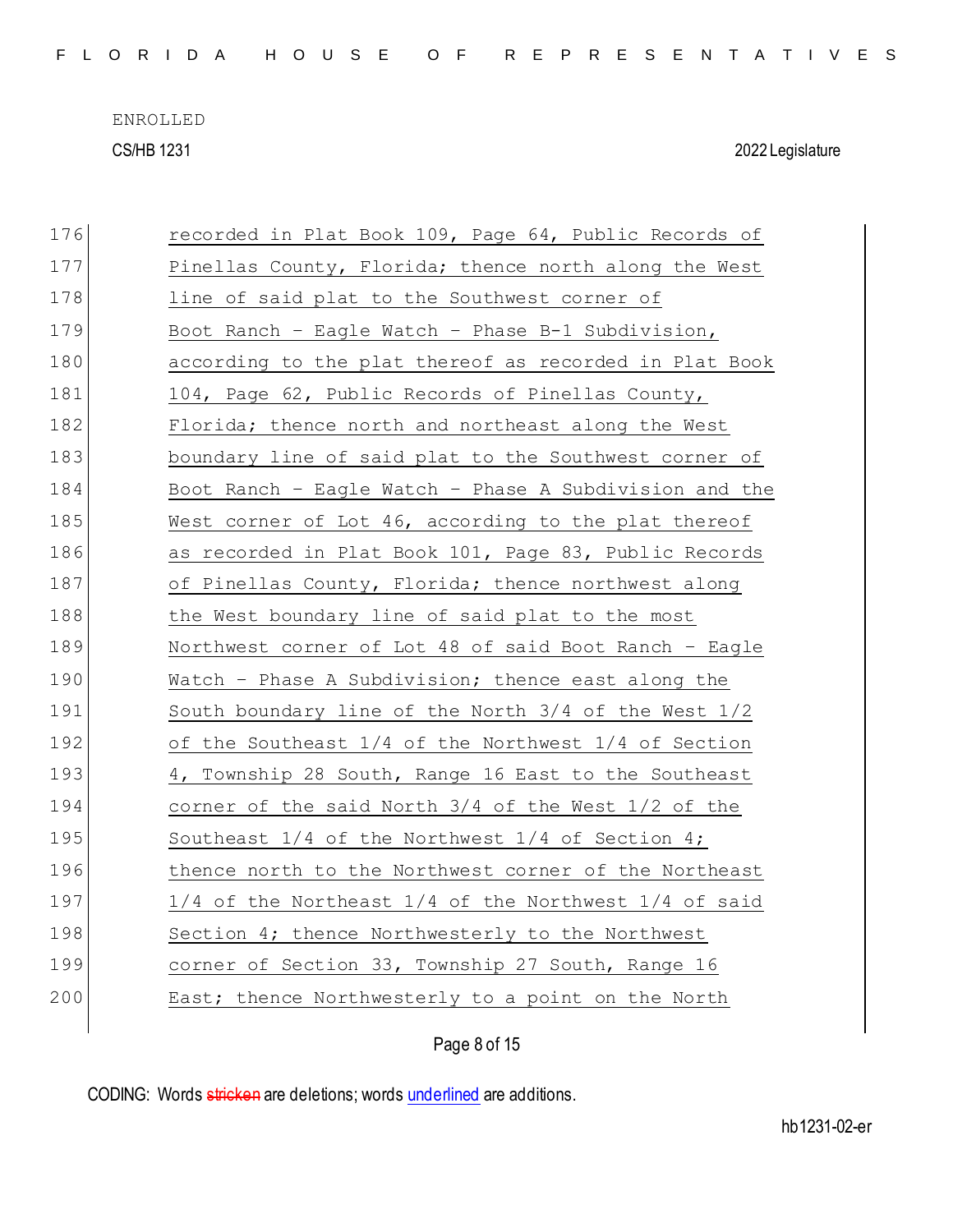F L O R I D A H O U S E O F R E P R E S E N T A T I V E S

ENROLLED CS/HB 1231 2022 Legislature

| 201 | line of the Northwest 1/4 of Section 29, Township 27   |
|-----|--------------------------------------------------------|
| 202 | South, Range 16 East, approximately 770 feet east of   |
| 203 | the Northwest corner of said Section 29; thence        |
| 204 | northerly to a point of the North line of Section 17,  |
| 205 | Township 27 South, Range 16 East, approximately 1800   |
| 206 | feet west of the Northeast corner of said Section 17;  |
| 207 | thence north to the Southwest corner of that parcel    |
| 208 | described in Official Records Book 4561, Page 400,     |
| 209 | Public Records of Pinellas County, Florida; thence     |
| 210 | meander northeasterly along the North water line of    |
| 211 | Lake Tarpon to the most Southwest corner of Tarpon     |
| 212 | Landing Subdivision, according to the plat thereof as  |
| 213 | recorded in Plat Book 91, Page 9, Public Records of    |
| 214 | Pinellas County, Florida; thence north along the West  |
|     |                                                        |
| 215 | boundary line of Government Lot 4 in the Southeast 1/4 |
| 216 | of Fractional Section 8, Township 27 South, Range 16   |
| 217 | East to the Northwest corner of said Government Lot 4; |
| 218 | thence west to the Southeast corner of Lot 1, of said  |
| 219 | Tarpon Landing Subdivision; thence west 13.41 feet     |
| 220 | along the South boundary line of said Lot 1; thence    |
| 221 | southwest, west, north, west, and north along the      |
| 222 | boundary of that parcel as described in Official       |
| 223 | Records Book 11112, Page 294, Public Records of        |
| 224 | Pinellas County, Florida, to the Southwest corner of   |
| 225 | said Lot 1; thence west along the East-West center     |

Page 9 of 15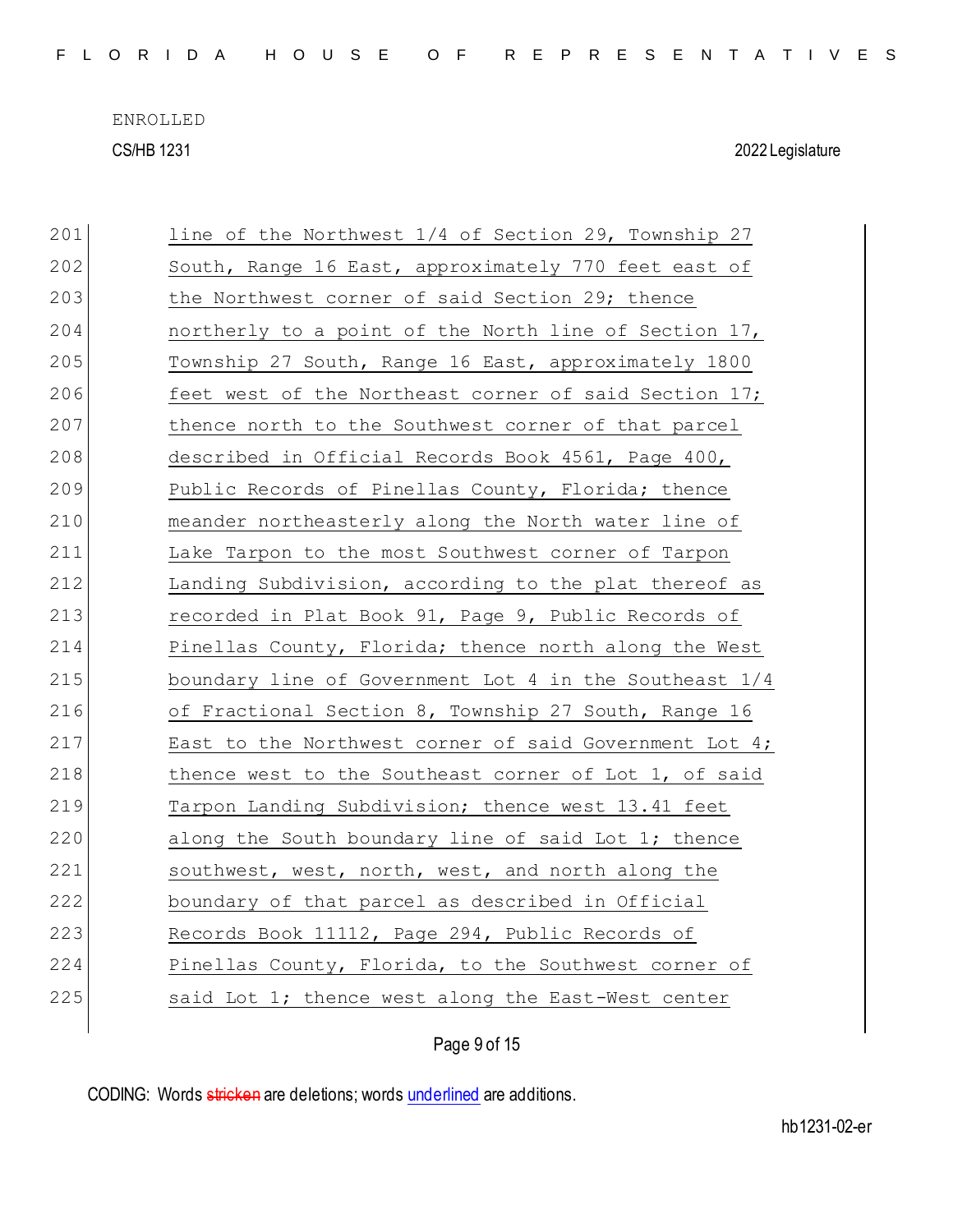F L O R I D A H O U S E O F R E P R E S E N T A T I V E S

ENROLLED CS/HB 1231 2022 Legislature

| 226 | line of said Section 8 to the East boundary of that    |
|-----|--------------------------------------------------------|
| 227 | parcel as described in Official Records Book 21316,    |
| 228 | Page 951, Public Records of Pinellas County, Florida;  |
| 229 | thence south, westerly, and north along the boundary   |
| 230 | of said parcel, to said East-West center line of       |
| 231 | Section 8; thence west along said East-West center     |
| 232 | line of Section 8 to the West boundary line of that    |
| 233 | parcel as described in Official Records Book 14470,    |
| 234 | Page 1625, Public Records of Pinellas County, Florida; |
| 235 | thence north along said West boundary line to the      |
| 236 | Southerly right-of-way of Richard Ervin Parkway;       |
| 237 | thence northeasterly along said Southerly right-of-way |
| 238 | to the Northwest corner of said Plat Book 91, Page 9,  |
| 239 | Public Records of Pinellas County, Florida; thence     |
| 240 | north along the extended West boundary line of said    |
| 241 | Plat Book 91, Page 9, Public Records of Pinellas       |
| 242 | County, Florida, to the North right-of-way line of     |
| 243 | Keystone Road as it exists now or in the future;       |
| 244 | thence southeasterly along said Keystone Road right-   |
| 245 | of-way to the Southeast corner of that parcel as       |
| 246 | described in Official Records Book 16605, Page 1434,   |
| 247 | Public Records of Pinellas County, Florida; thence     |
| 248 | north along the East boundary line of said parcel and  |
| 249 | the East boundary line of Lot 10, Tampa Tarpon Springs |
| 250 | Land Company, according to the plat thereof as         |
|     |                                                        |

Page 10 of 15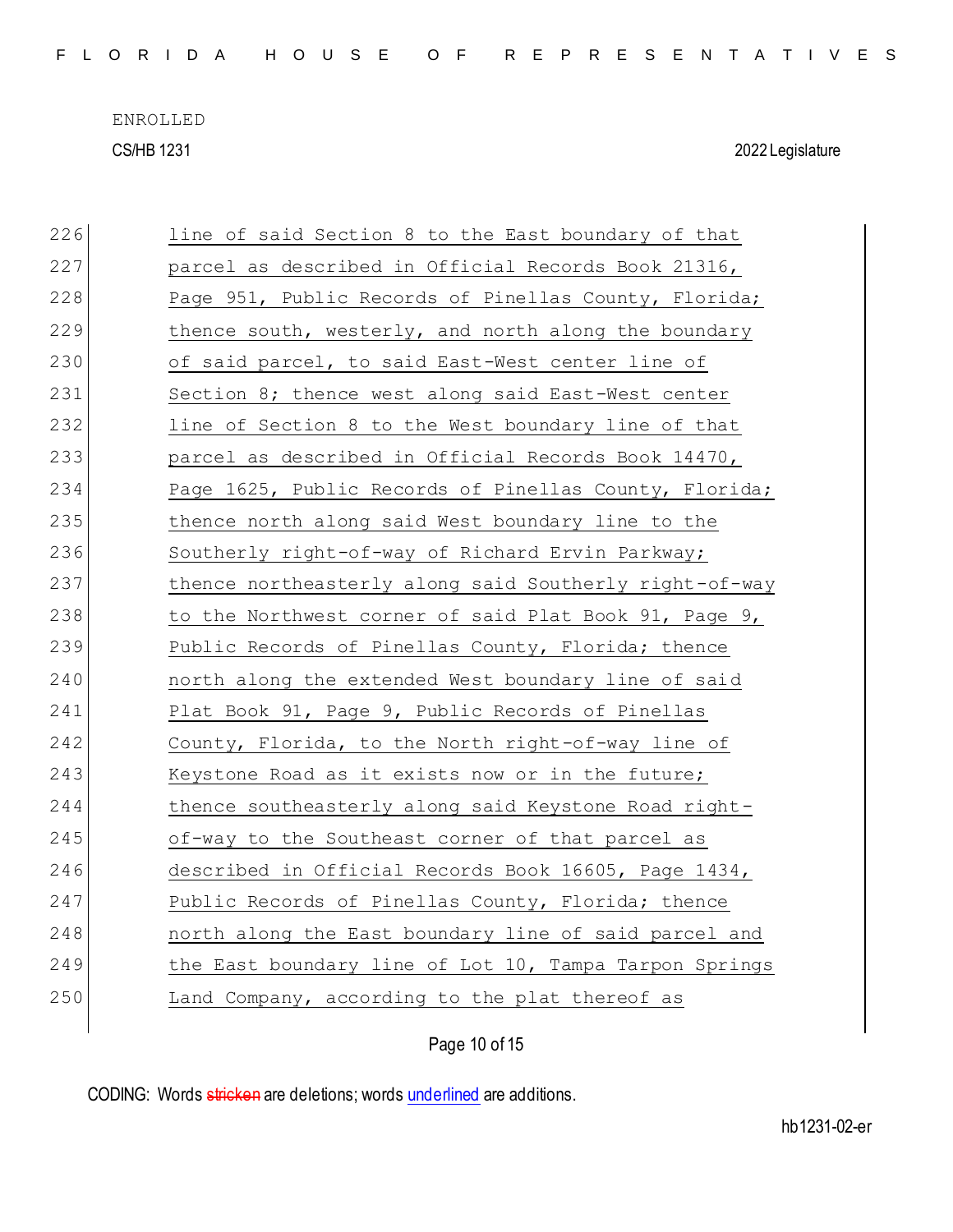| 251 | recorded in Plat Book 1, Page 116, Public Records of   |
|-----|--------------------------------------------------------|
| 252 | Hillsborough County, Florida, of which Pinellas County |
| 253 | was formerly a part, to the Northeast corner of said   |
| 254 | Lot 10, also being the Northwest corner of Lot 11 of   |
| 255 | said Tampa Tarpon Springs Land Company; thence east    |
| 256 | along the North boundary line of said Lot 11 to the    |
| 257 | Southwest corner of the East 1/2 of Lot 4 of said      |
| 258 | Tampa Tarpon Springs Land Company; thence north, along |
| 259 | the West boundary line of said East 1/2 of Lot 4, to   |
| 260 | the North boundary line of said Lot 4; thence west,    |
| 261 | along the North boundary line of said Lot 4, to the    |
| 262 | Southwest corner of Lot 2, of said Tampa Tarpon        |
| 263 | Springs Land Company; thence north, along the West     |
| 264 | boundary line of Lot 2, to the Northwest corner of     |
| 265 | that parcel as described in Official Records Book      |
| 266 | 18378, Page 1752, Public Records of Pinellas County,   |
| 267 | Florida; thence east, along the North boundary line of |
| 268 | said parcel and the North boundary line of that parcel |
| 269 | as described in Official Records Book 14113, Page      |
| 270 | 1834, Public Records of Pinellas County, Florida, and  |
| 271 | a 15 foot easterly extension thereof, to a point on    |
| 272 | the West line of Section 9, Township 27 South, Range   |
| 273 | 16 East, also being a point on the West boundary line  |
| 274 | of that parcel as described in Official Records Book   |
| 275 | 20302, Page 1729, Public Records of Pinellas County,   |
|     |                                                        |

## Page 11 of 15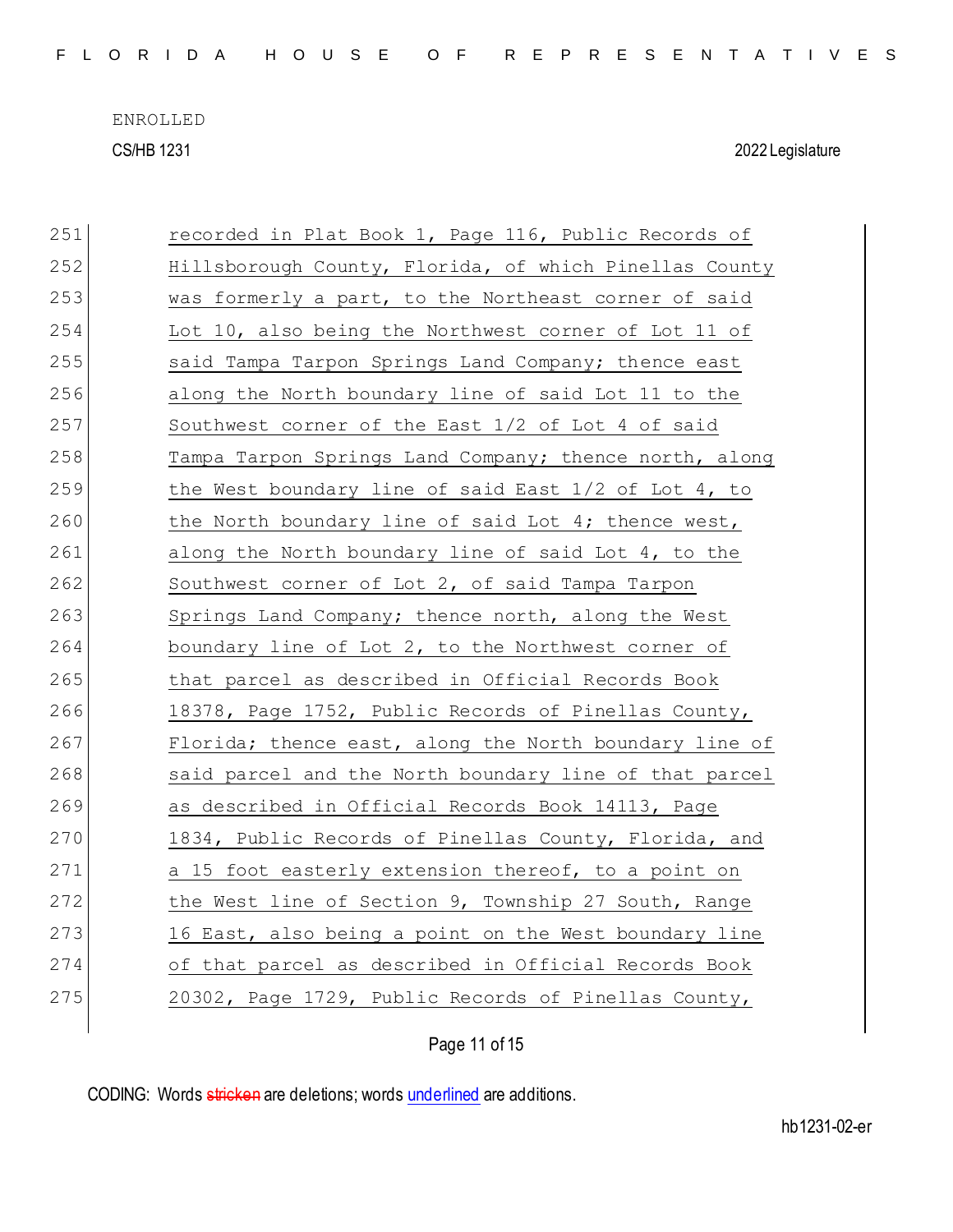| 276 | Florida; thence south, along the West boundary line of |
|-----|--------------------------------------------------------|
| 277 | said parcel to the Southwest corner of thereof; thence |
| 278 | east, along the South boundary line of said parcel to  |
| 279 | the most Southeast corner thereof; thence north, to    |
| 280 | the Northwest corner of that parcel as described in    |
| 281 | Official Records Book 18565, Page 1741, Public Records |
| 282 | of Pinellas County, Florida; thence east, along the    |
| 283 | North boundary line of said parcel, to the Northeast   |
| 284 | corner thereof, said point also being a point on the   |
| 285 | West right-of-way line of East Lake Drive; thence      |
| 286 | north along said West right-of-way line of East Lake   |
| 287 | Drive to the north line of the NW 1/4 of said Section  |
| 288 | 9; thence west, along said north line of the NW 1/4 to |
| 289 | the Northeast corner of said Section 9; thence south,  |
| 290 | along the West line of said Section 9 to the Southeast |
| 291 | corner of that parcel as described in Official Records |
|     |                                                        |
| 292 | Book 21281, Page 129, Public Records of Pinellas       |
| 293 | County, Florida; thence westerly along the southerly   |
| 294 | boundary of said parcel, to the Southwest corner       |
| 295 | thereof; thence northwesterly along the West boundary  |
| 296 | line of said parcel, to the Southerly right-of-way     |
| 297 | line of North Highland Avenue; thence southwesterly    |
| 298 | along said Southerly right-of-way line and south and   |
| 299 | southwesterly along the east right-of-way line of      |
| 300 | North Highland Avenue as it exists now or in the       |

Page 12 of 15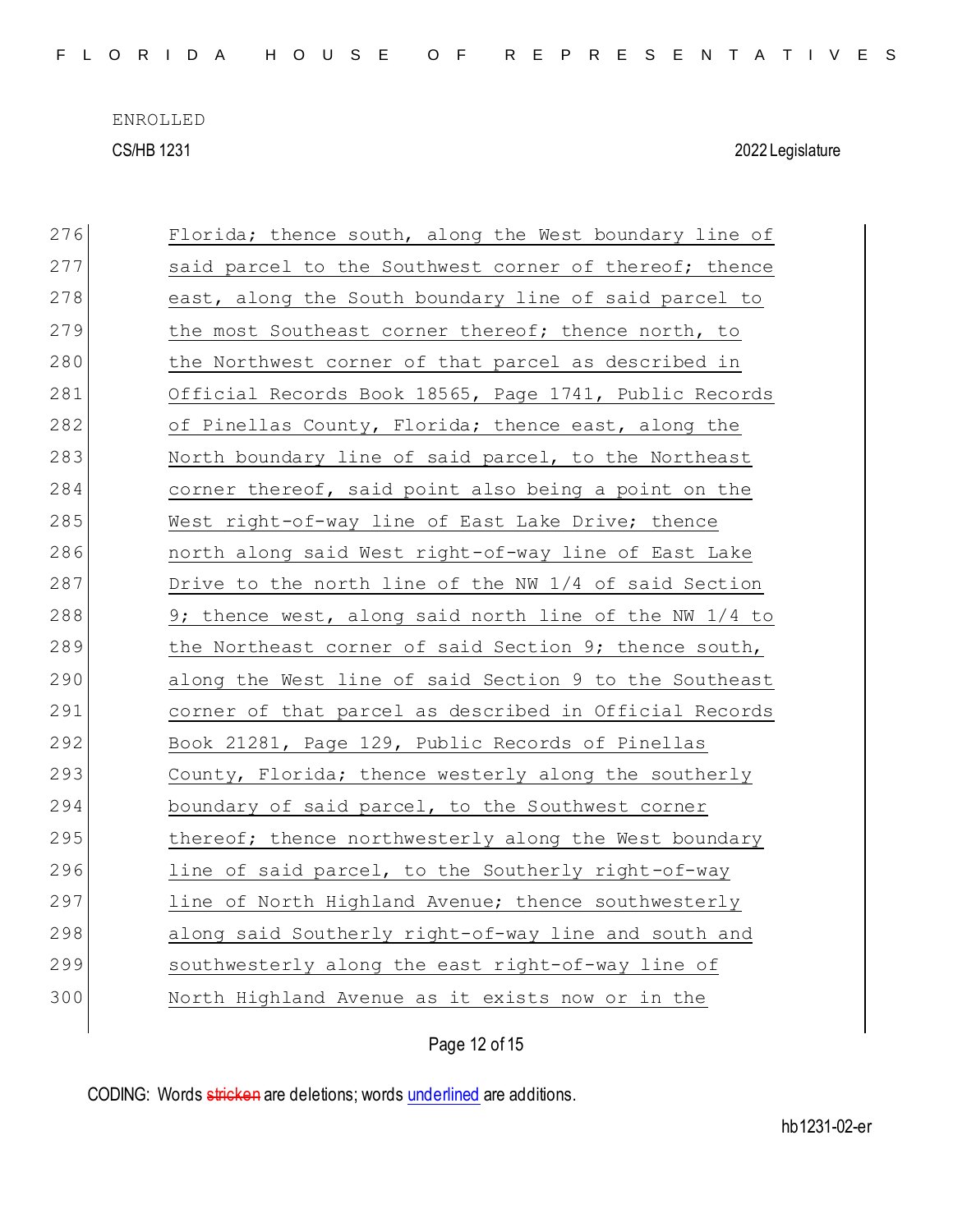|  |  |  |  |  |  |  |  |  |  |  | FLORIDA HOUSE OF REPRESENTATIVES |  |  |  |  |  |  |  |  |  |  |  |  |  |  |  |  |
|--|--|--|--|--|--|--|--|--|--|--|----------------------------------|--|--|--|--|--|--|--|--|--|--|--|--|--|--|--|--|
|--|--|--|--|--|--|--|--|--|--|--|----------------------------------|--|--|--|--|--|--|--|--|--|--|--|--|--|--|--|--|

| 301 | future, to a Point of Intersection of the North          |
|-----|----------------------------------------------------------|
| 302 | boundary line of that parcel as described in Official    |
| 303 | Records Book 19603, Page 265, Public Records of          |
| 304 | Pinellas County, Florida; thence east along the North    |
| 305 | boundary line of said parcel to the Northeast corner     |
| 306 | thereof; thence south along the East boundary line of    |
| 307 | said parcel to the Southeast corner thereof, also        |
| 308 | being the Northeast corner of that parcel as described   |
| 309 | in Official Records Book 16684, Page 151, Public         |
| 310 | Records of Pinellas County, Florida; thence south        |
| 311 | along the East boundary line of said parcel, to the      |
| 312 | North right-of-way line of Keystone Road; thence         |
| 313 | southwesterly along said North right-of-line to a        |
| 314 | point on the East-West center line of Section 8,         |
| 315 | Township 27 South, Range 16 East; thence west along      |
| 316 | said East-West center line to the Northwest Corner of    |
| 317 | Part "B", being part of that parcel as described in      |
| 318 | Official Records Book 9165, Page 1290, Public Records    |
| 319 | of Pinellas County, Florida; thence north to the         |
| 320 | Southwest corner of that parcel as described in          |
| 321 | Official Records Book 18575, Page 2453, Public Records   |
| 322 | of Pinellas County, Florida; thence northerly to the     |
| 323 | most southwesterly corner of that parcel as described    |
| 324 | <u>in Official Records Book 17654, Page 2223, Public</u> |
| 325 | Records of Pinellas County, Florida; thence north to     |
|     |                                                          |

Page 13 of 15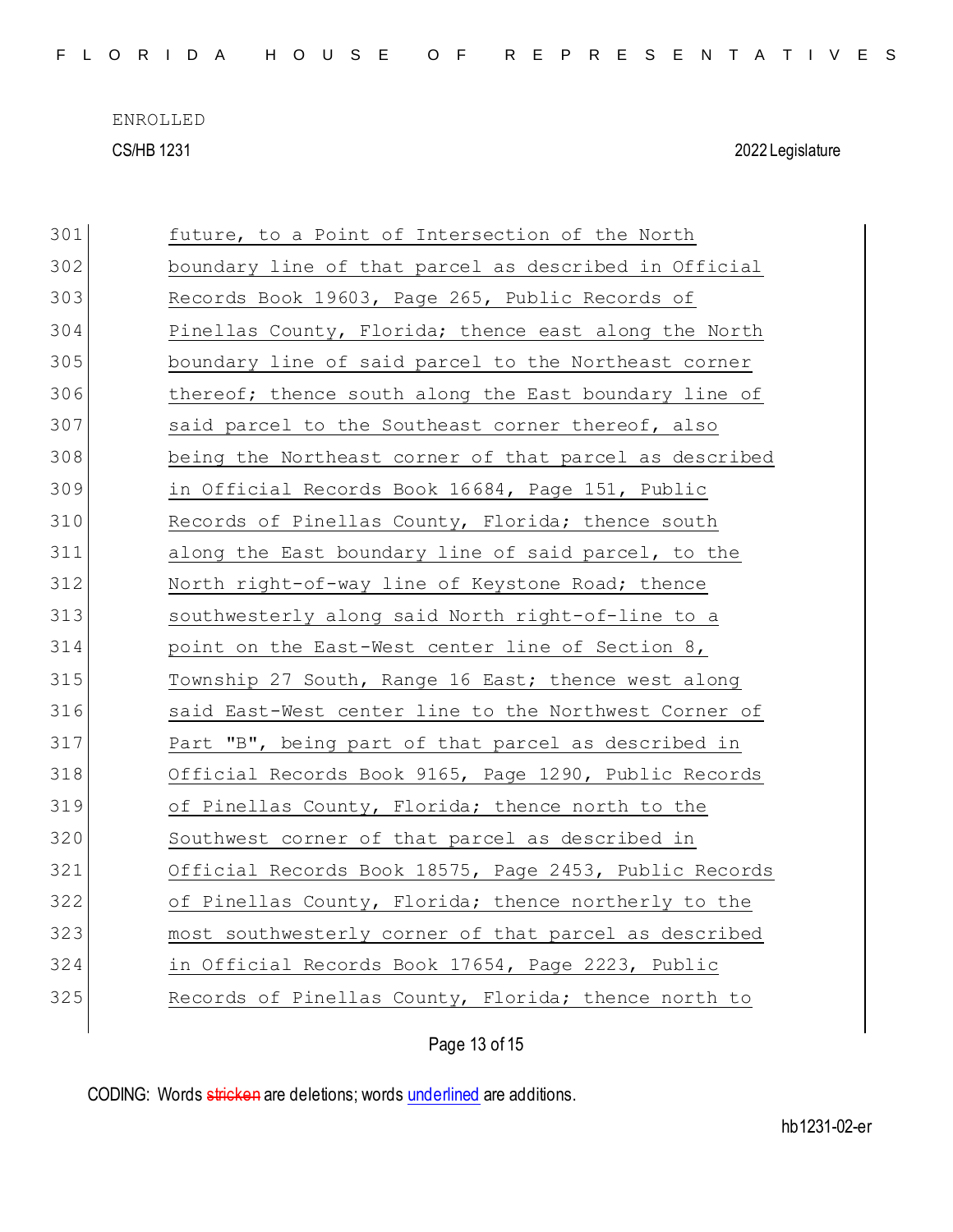|  |  |  |  |  |  |  |  |  |  | FLORIDA HOUSE OF REPRESENTATIVES |  |  |  |  |  |  |  |  |  |  |  |  |  |  |  |
|--|--|--|--|--|--|--|--|--|--|----------------------------------|--|--|--|--|--|--|--|--|--|--|--|--|--|--|--|
|--|--|--|--|--|--|--|--|--|--|----------------------------------|--|--|--|--|--|--|--|--|--|--|--|--|--|--|--|

| 326 | the Northwest corner of the Northeast 1/4 of the       |
|-----|--------------------------------------------------------|
| 327 | Northwest 1/4 of said Section 8; thence east along the |
| 328 | North line of the Northeast 1/4 of the Northwest 1/4   |
| 329 | of said Section 8 to the Northwest corner of that      |
| 330 | parcel as described in Official Records Book 18539,    |
| 331 | Page 2652, Public Records of Pinellas County, Florida; |
| 332 | thence Northerly to the Southwest corner of the        |
| 333 | Southeast 1/4 of the Northwest 1/4 of Section 5,       |
| 334 | Township 27 South, Range 16 East; thence north to the  |
| 335 | Northwest corner of the Northeast 1/4 of the Northwest |
| 336 | 1/4 of said Section 5 to the Southerly Line of Florida |
| 337 | Power Corporation; thence Southwesterly along said     |
| 338 | Southerly Line to the Centerline of the Lake Tarpon    |
| 339 | Outfall Canal; thence Northerly along the Centerline   |
| 340 | of the Lake Tarpon Outfall Canal into Lake Tarpon to   |
| 341 | its North-South Centerline; thence Northerly along the |
| 342 | North-South Centerline of Lake Tarpon to the City      |
| 343 | Limit Line of the City of Tarpon Springs on the        |
| 344 | Northern shoreline of Lake Tarpon; thence along the    |
| 345 | City Limit Line of Tarpon Springs around its Easterly  |
| 346 | point above Lake Tarpon and then Westerly to the       |
| 347 | North-South Centerline of Salt Lake; thence northerly  |
| 348 | along the North-South Centerline of Salt Lake to the   |
| 349 | Centerline of the Anclote River; thence Northeasterly  |
| 350 | along the Centerline of the Anclote River to the       |
|     |                                                        |

Page 14 of 15